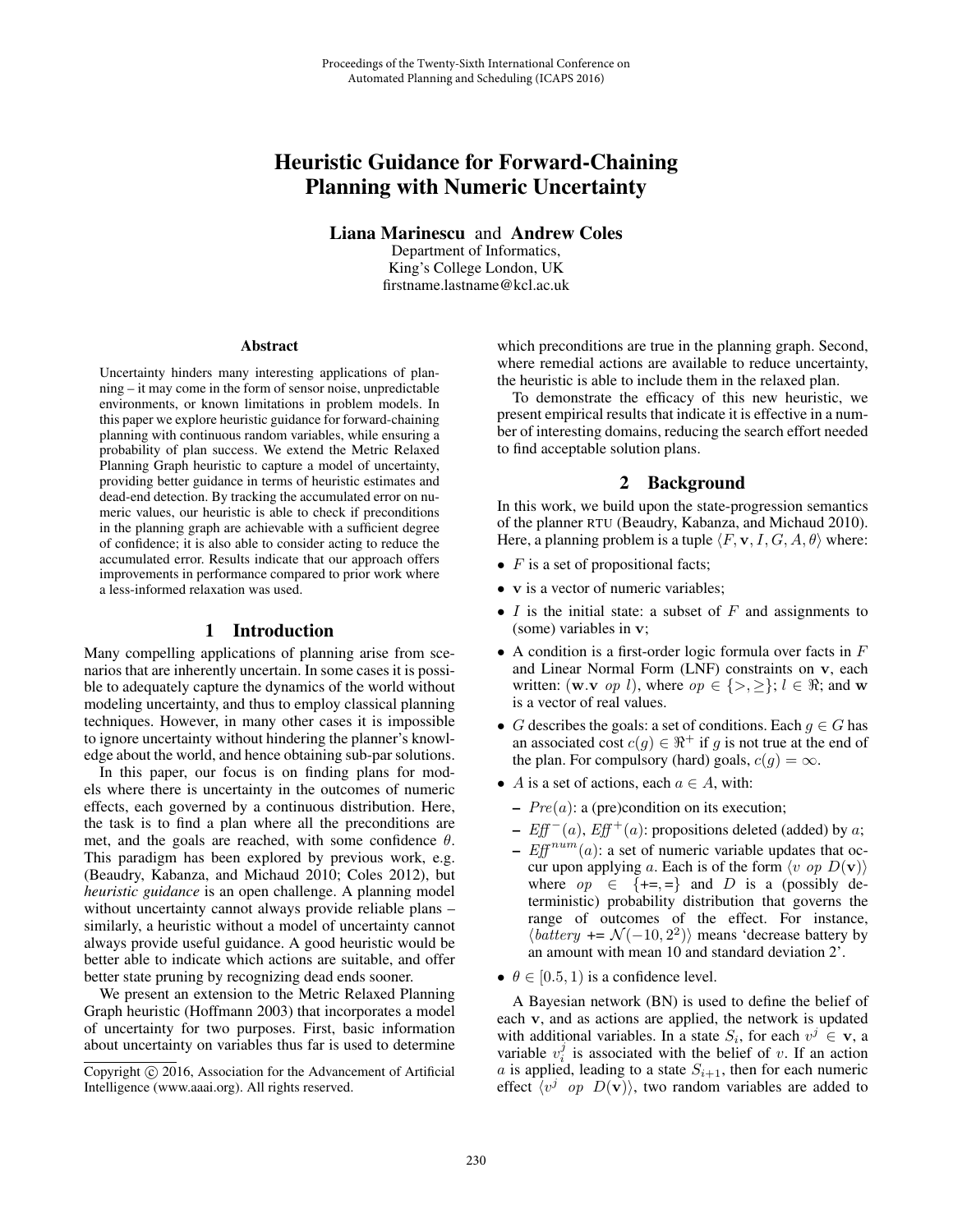

Figure 1: Possible probability distributions: Arbitrary (left) and Gaussian (right).

the network. The first of these,  $D_{i+1}^j$ , represents  $D(\mathbf{v})$ . The second,  $v_{i+1}^j$ , is associated with the belief of v in  $S_{i+1}$ , and it is determined by either it is determined by either:

- $v_{i+1}^j = v_i^j + D_{i+1}^j$ , if op is +=;
- $v_{i+1}^j = D_{i+1}^j$ , if op is =.

The BN is key to determining whether a plan meets the required confidence level  $\theta$ . An action a is applicable in a state  $S_i$  if  $Pre(a)$  is satisfied. A sequential (linear) solution is a sequence of steps  $[a_0, \ldots, a_n]$ , implying a state trajectory  $[I, S_0, ..., S_n]$ . We use the BN to ensure that with  $P \ge \theta$ , in a given execution of the plan, each action's preconditions are met and  $S_n$  satisfies any hard goals.

The state progression formalism of Beaudry *et al* was adopted and extended by Coles (2012) as the basis of an over-subscription planning approach. A forward-chaining planner following these semantics was used to find a single plan, onto which branches were added by making additional calls to the planner. A range of other approaches have been adopted for planning under uncertainty, such as those based on the use of Markov Decision Processes, e.g. (Meuleau et al. 2009; Mausam and Weld 2008; Rachelson et al. 2008); these approaches are particularly useful when a *policy* needs to be found. For this paper, as our contribution is on the heuristic inside a forward-chaining planner, our focus will be on planning under the semantics of RTU described above.

#### 3 Relaxing Numeric Uncertainty

In deterministic forward-chaining numeric planning, one way to guide search is the Metric Relaxed Planning Graph (RPG) heuristic (Hoffmann 2003). This performs a forward reachability analysis that estimates the number of actions needed to reach goals by relaxing the effects of actions. For numeric state variables, this amounts to estimating reachable bounds on the values of variables, by optimistically assuming that increase effects only increase the upper bound, and decrease effects only decrease the lower bound.

When working with RTU's semantics, Coles (2012) adapted this to assume for heuristic purposes that each variable takes its *median* value. From Jensen's inequality, we know that if  $\theta \geq 0.5$ , this is guaranteed to be a relaxation. However, as  $\theta$  becomes large, it also means the heuristic is increasingly unrealistic: a numeric condition might be true assuming variables take their median values; but not when accounting for the uncertainty in their values. In this section, we will present two strategies that improve on this:

- we incorporate the shape of the distribution on variables' values in the heuristic evaluation, rather than discarding it and using the median;
- for Gaussian distributions, we explicitly track the uncertainty of variables in the relaxed planning graph.

## 3.1 Heuristic Guidance with Monotonically Worsening Uncertainty

Uncertainty can affect problems in two ways: it either gets worse monotonically (error accumulates and no action can rectify it); or it may be purposefully corrected (there may be actions that reduce the error, such as recharging batteries to a fixed value, or visiting a precise weighing station).

We first discuss the case of monotonically worsening uncertainty. Outside the heuristic, each precondition is of the form  $\mathbf{w} \cdot \mathbf{v} \geq c$ , and a Monte Carlo simulation is used to estimate the probability distribution of **<sup>w</sup>**.**v**. Using this distribution, we can test whether the condition is satisfied with probability  $\theta$ , i.e. whether the  $(1 - \theta)$ 'th percentile of **w**.**v** is  $\geq c$ . We represent this percentile as follows:

$$
p_{1-\theta}(\mathbf{w}.\mathbf{v}) = \text{median}(\mathbf{w}.\mathbf{v}) - \text{offset}_{\theta}(\mathbf{w}.\mathbf{v})
$$

In effect, offset<sub> $\theta$ </sub> is the margin of error that must be tolerated, for the precondition to be true with probability  $\theta$ . We illustrate the intuition behind this margin in Figure 1. The condition itself can then be rewritten:

$$
median(\mathbf{w}.\mathbf{v}) \ge c + offset_{\theta}(\mathbf{w}.\mathbf{v})
$$

We define that uncertainty is *monotonically increasing* if offset<sub> $\theta$ </sub> can never decrease. In this case, it is still a relaxation to use the offset values when determining which preconditions are true in the heuristic – the only way to make the condition true would be to apply actions that affect the values of **v**, as no actions that decrease offset<sub>e</sub> exist.

An illustrative example would be an autonomous car with a certain amount of fuel, which is used gradually until it runs out; refueling is not possible. The activities performed by the car (e.g. start engine, accelerate, stand still, park) each require fuel, but the amount varies non-deterministically. As the plan is constructed, uncertainty and hence  $offset_{\theta}$  accumulates monotonically. We can thus heuristically evaluate a state by assuming  $offset_{\theta}$  is constant, and takes its current value; this is guaranteed to be a relaxation, as  $offset_{\theta}$  can never become smaller.

## 3.2 Heuristic Guidance with Gaussian **Uncertainty**

So far, we explained how to incorporate distributions on the left-hand side of preconditions (**w**.**v**) into heuristic computation, by using the *offset* $_{\theta}$  value to capture uncertainty information. The relaxation holds when error accumulates and cannot be lowered. However, problems may contain actions such as *recharge-batteries* or *visit-weigh-station*, which reduce uncertainty.

The challenge in these sorts of problems is to ensure the heuristic remains a relaxation. This is possible in a useful subset of domains, where the uncertainty is due to independent Gaussian-distributed effects on variables, and therefore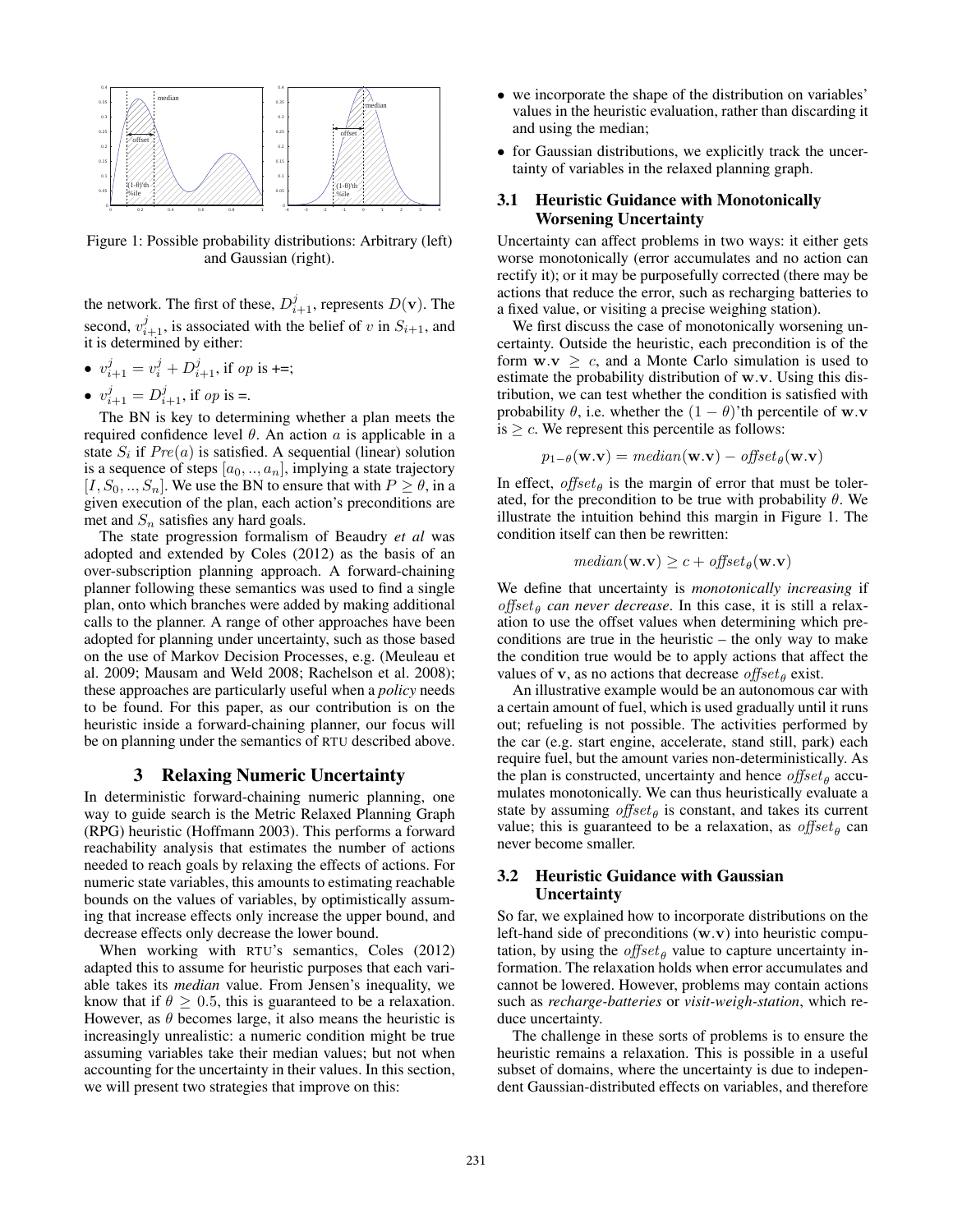

Figure 2: Example Relaxed Planning Graph, comparing the heuristic here to that in Coles (2012).

has an analytic form. We can utilize this form and extend the Metric RPG to additionally track the variance on each variable,  $\sigma^2(v)$ . The expansion phase, building the RPG, proceeds as follows:

- For each variable  $v \in \mathbf{v}$ , we track the upper and lower bound on its median value. In the first RPG layer, these are equal to the value of  $v$  in the current state  $S$ . We additionally track  $\sigma^2(v)$ , the variance on v. In the first RPG layer, this is the value according to the BN for S.
- In a regular RPG, if a numeric effect is applied that increases (decreases) some  $v \in \mathbf{v}$ , the upper (resp. lower) bound on  $v$  at the next fact layer is updated accordingly. Now, additionally, if a numeric effect decreases  $\sigma^2(v)$ , the lower bound on  $\sigma^2(v)$  at the next fact layer is decreased<sup>1</sup>.
- To decide which actions are applicable in each layer, we take variance into account when checking precondition satisfaction, as follows. For a precondition of the general form  $\mathbf{w} \cdot \mathbf{v} \geq c$ , we can use the additive properties of Gaussians to compute the variance of **<sup>w</sup>**.**v**:

$$
\sigma^2(\mathbf{w}.\mathbf{v}) = \sum_{w,v \in \mathbf{w}.\mathbf{v}} w^2 \cdot \sigma^2(v)
$$

We obtain the offset using the Gaussian quantile function:

$$
offset_{\theta}(\mathbf{w}.\mathbf{v}) = \sigma(\mathbf{w}.\mathbf{v}).\Phi^{-1}(\theta)
$$

Hence, from Section 3.1, the precondition becomes:

$$
median(\mathbf{w}.\mathbf{v}) \ge c + \sigma(\mathbf{w}.\mathbf{v}).\Phi^{-1}(\theta)
$$

This gives us everything we need to build an RPG. We can be confident that the *offset* $_{\theta}$  values used are relaxations, because smaller values of variance result in smaller values of the Gaussian quantile function  $\Phi^{-1}$ ; and the semantics of the RPG guarantee we will underestimate variance.

The next step is to extract a relaxed plan from the RPG; we illustrate this in Algorithm 1. The first thing to note is on lines 5 and 6, where we compute the  $offset_{\theta}$  necessary for the condition to be met. Actions are then chosen in the

standard way to attempt to meet the precondition, given this value of  $offset_{\theta}$ . Then, if line 13 is reached and the precondition is still not true, it must mean that a decrease in variance caused it to become true at layer l (having been false at layer  $l-1$ ). We now need to choose actions that decrease variance enough to achieve this. On line 15, we work out what  $offset_{\theta}$  needs to be reduced to in order to make the precondition true; we then compute its corresponding variance on line 16. This variance can then be used to construct a new condition to be satisfied at this layer: this causes actions to be added to the relaxed plan in order to reduce variance on a later iteration of the loop.

|    | <b>Algorithm 1: RPG Solution Extraction</b>                                                                    |
|----|----------------------------------------------------------------------------------------------------------------|
|    | Data: RPG, a relaxed planning graph                                                                            |
|    | <b>Result:</b> $p$ , a relaxed plan                                                                            |
| 1  | $last \leftarrow$ last layer index in $RPG$ ;                                                                  |
|    | 2 goals [last] $\leftarrow G$ (i.e. the problem goals);                                                        |
| 3  | for $l \in [last0]$ do for $(\mathbf{w}.\mathbf{v} \ge c) \in goals[l]$ do                                     |
| 4  | $prev \leftarrow max$ value of <b>w</b> . <b>v</b> in fact layer <i>l</i> -1;                                  |
| 5  | $prev \text{--} \sigma^2 \leftarrow$ min value of $\sigma^2(\mathbf{w}.\mathbf{v})$ in fact layer <i>l</i> -1; |
| 6  | $prev\_offset_{\theta} \leftarrow prev \_\sigma.\Phi^{-1}(\theta);$                                            |
| 7  | if $prev \geq c + prev\_offset_{\theta}$ then                                                                  |
| 8  | add ( <b>w</b> . <b>v</b> $\geq$ <i>c</i> ) to <i>goals</i> [l-1]; <b>continue</b> ;                           |
| 9  | <b>for</b> $(w.v) \in \mathbf{w}.\mathbf{v}$ where $w \neq 0$ <b>do</b>                                        |
| 10 | Choose actions from action layer $l-1$ that                                                                    |
|    | increase $(w.v);$                                                                                              |
| 11 | Add them to the relaxed plan and subtract their                                                                |
|    | effects from $c$ ;                                                                                             |
| 12 | if $prev \geq c + prev\_offset_{\theta}$ then break;                                                           |
| 13 | <b>if</b> $prev \geq c + prev\_offset_{\theta}$ <b>then</b>                                                    |
| 14 | add ( <b>w</b> . <b>v</b> $\geq$ <i>c</i> ) to <i>goals</i> [l-1]; <b>continue</b> ;                           |
| 15 | $max_{\theta}$ -offset $\leftarrow prev - c$ ;                                                                 |
| 16 | $max_{\sigma} \sigma^2 \leftarrow (max_{\sigma} \sigma f f s e t / \Phi^{-1}(\theta))^2;$                      |
| 17 | add $(-\sigma^2(\mathbf{w}.\mathbf{v}) \ge -max \sigma^2)$ to goals[l];                                        |
| 18 | add ( <b>w</b> . <b>v</b> $\geq$ <i>prev</i> ) to <i>goals</i> [l-1];                                          |
|    |                                                                                                                |

As a result of the algorithm described above, the relaxed plan now contains uncertainty-reducing actions. This makes

<sup>&</sup>lt;sup>1</sup>Effects increasing  $\sigma^2(v)$  are ignored. If  $\theta \ge 0.5$ , adding more uncertainty never contributes towards preconditions becoming true, so it suffices to track only the smallest reachable values of variance.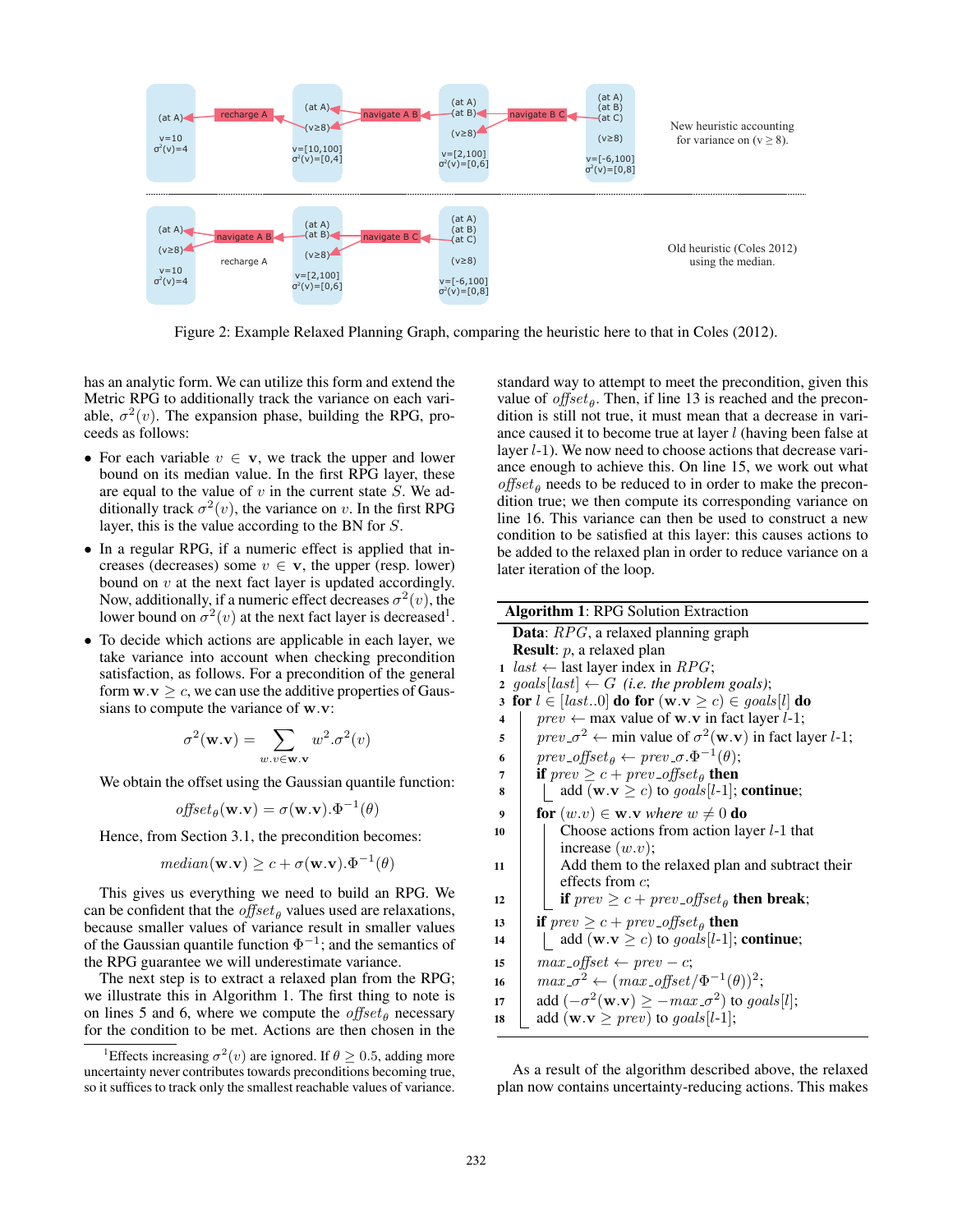

Figure 3: Nodes generated to solve problems in the three evaluation domains. Axes are logarithmic, comparing prior work (X axis) with the new heuristic (Y axis). The Two-Tailed Wilcoxon Signed-Rank Test confirms results are significant to  $P \ge 0.95$ .

for a better-informed heuristic, which is able to provide improved guidance and dead-end detection to the search, as will be demonstrated in the following section.

Figure 2 shows an example relaxed planning graph for a planetary rovers domain, where navigation uses power (v) and increases  $\sigma^2(v)$ . In the first layer, the only applicable action is recharge: whilst there are 10 units of power, the condition  $v > 8$  is not true until the next action layer, as  $\sigma^2(v)$ is too high to allow it to be true with confidence  $\theta$ . Conversely, without our modifications to the heuristic, the RPG would effectively be offset by one layer: the fact and action layers below the dotted line would apply, and  $v = 10$  would satisfy  $v \ge 8$  as the value of  $\sigma^2(v)$  is not taken into account when determining which numeric conditions are true. The effect is that the new relaxed plan recognises the need to recharge, whilst the old one would not. If (recharge A) was unavailable, then the modified heuristic detects a deadend which the old one does not: there would be no way of making  $v \ge 8$  true, accounting for  $\sigma^2(v)$ .

## 4 Evaluation

We evaluate on three domains: Rovers and AUV from (Coles 2012); and a variant of TPP from (Gerevini et al. 2009). In Rovers, the activities of a planetary rover are constrained by battery usage, which has Gaussian uncertainty, and the battery can only be recharged at certain locations. In TPP, the domain is modified to model the acquisition of sufficient amounts of bulk materials (e.g. coal), and trucks can visit weighing stations at some suppliers (Khajiit) to top up or shed excess load, which reduces uncertainty. AUV is an over-subscription problem where the activities of an underwater vehicle must be planned with a strict bound on total time taken, and with normally distributed activity durations. Tests were performed on 3.5GHz Core i5 machines with a limit of 4GB of memory and 1800s of CPU time. We compare our new heuristic with the metric RPG-based heuristic used by Coles (2012).

Overall, the new heuristic leads to a substantial reduction in nodes generated to solve problems, and time taken: scatterplots for nodes generated are shown in Figure 3, and the time-to-solve scatterplots have the same shape. The extra computational work (tracking variances etc.) does not adversely affect the time taken to heuristically evaluate a state. Thus, because significantly fewer states are generated, and per-state evaluation times are comparable, the performance of the planner is significantly better.

For the Rovers domain (Figure 3a), most striking are the points on the far right of the graph – these indicate problems that were previously unsolvable but can now be solved. In part, this is because the new heuristic is able to recognize many more states as being dead ends, because it does not disregard uncertainty on the battery level when evaluating preconditions. In contrast, by ignoring uncertainty, the old relaxed plans relied on moving somewhere to recharge, even though in reality uncertainty made it impossible for that move action to be applied. The new heuristic often avoids this pitfall by accounting for uncertainty to a greater extent.

In TPP (Figure 3b), all the problems could be solved by both the old and the new heuristic. However, by not accounting for uncertainty, the old heuristic can reach states in which the relaxed plan does not need to buy any more of any goods. In these states, the heuristic value is 0. As acquiring additional goods requires combinations of travel and buy actions, a substantial amount of search must be performed with no effective heuristic guidance. Unlike Rovers, there are no dead ends due to these travel actions, so this blind search will succeed, but is very time consuming – in problems furthest from the line  $y = x$ , the majority of nodes evaluated have an old heuristic value of 0.

AUV is an over-subscription problem: search reports a solution plan every time it finds one that solves more goals than the best so far. We are hence interested in the search effort to find progressively better solutions. Figure 3c compares the nodes generated by each configuration to find the 2nd, 3rd and 4th solutions. (These correspond to satisfying 1, 2, and 3 goals respectively.) The relaxed plans produced by the old heuristic, by ignoring uncertainty, more often use actions that there is actually no time to complete. Disregard